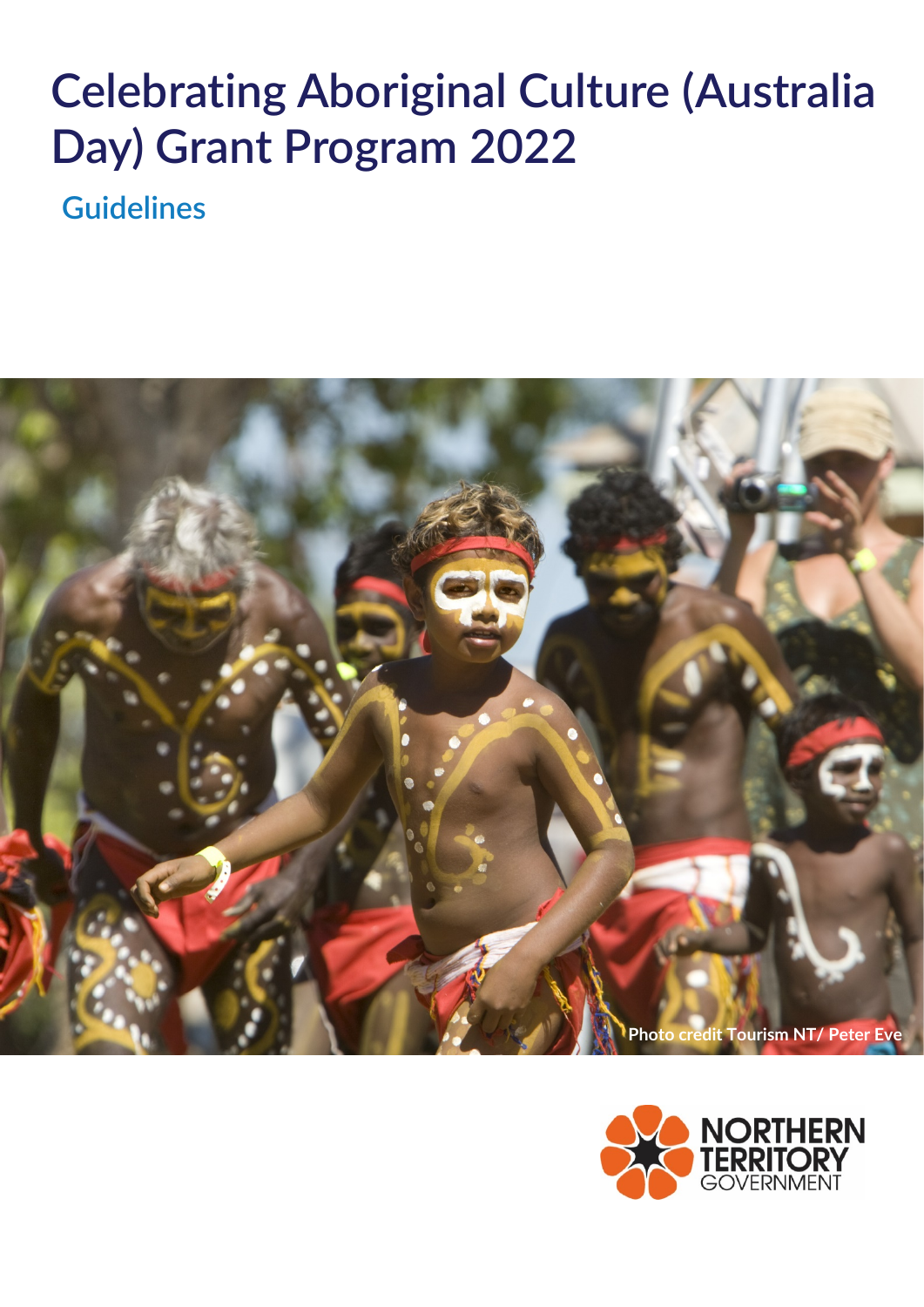# **Contents**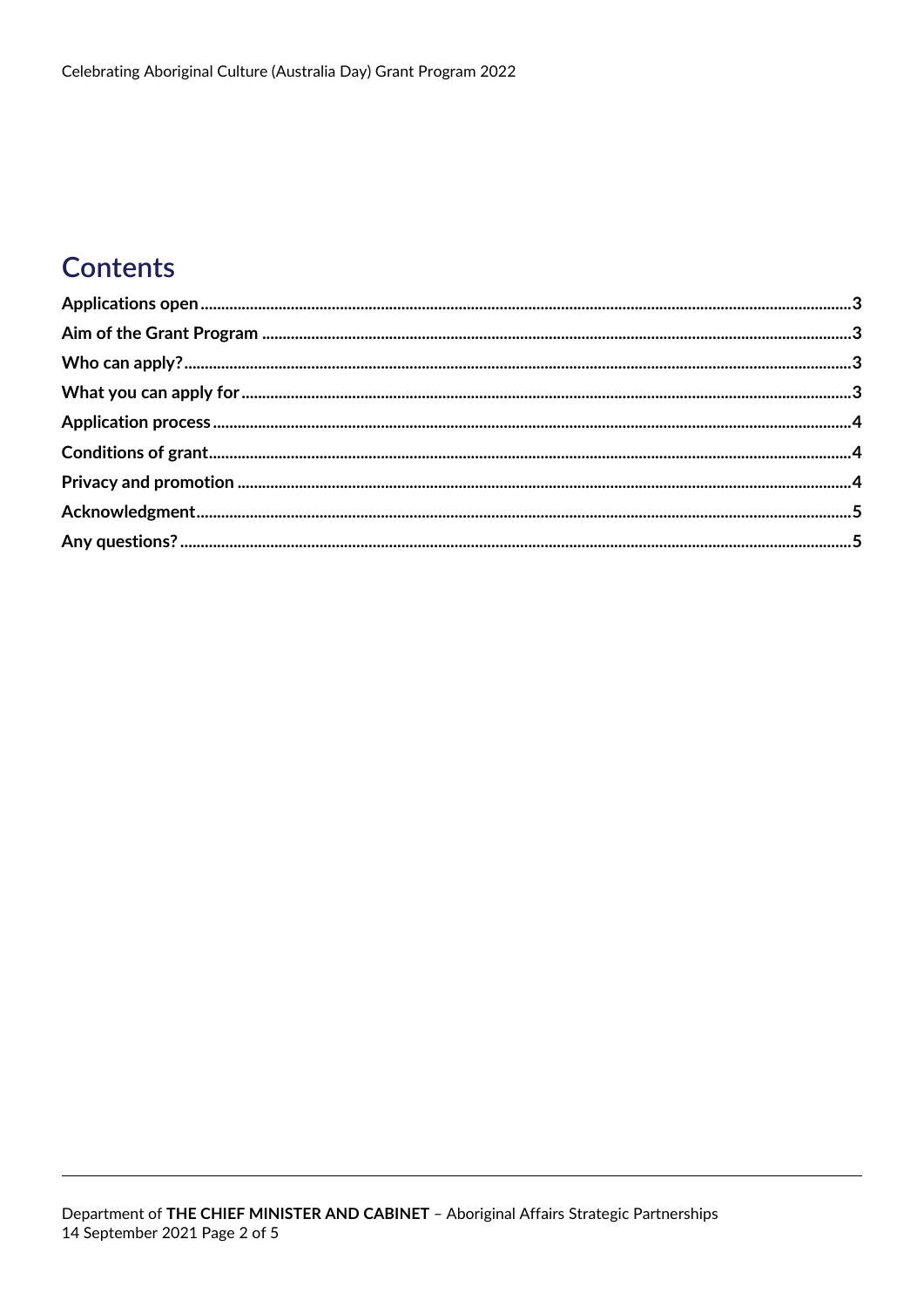# <span id="page-2-0"></span>**Applications open**

Applications for the Celebrating Aboriginal Culture (Australia Day) Grant Program open on 04 October 2021 and will close on 01 November 2021.

Please carefully read all sections of these Guidelines before applying for the Celebrating Aboriginal Culture (Australia Day) Grant.

## <span id="page-2-1"></span>**Aim of the Grant Program**

To provide funding which contributes to celebrating Aboriginal culture, language, history and achievements as part of the Northern Territory's Australia Day celebrations, aiming to strike a balance between commemoration and a respectful celebration of Australia Day. The grant is an important component of the Northern Territory's 'Everyone Together' Aboriginal Affairs Strategy that recognises the importance of 'truth and healing' by empowering Aboriginal Territorians to celebrate and recognise key events how they wish to, along with educating broader Territorians.

## <span id="page-2-2"></span>**Who can apply?**

- Northern Territory based Non-Governmental Organisations (NGOs)
- Northern Territory based Aboriginal Organisations
- Northern Territory Aboriginal businesses
- Northern Territory sports and social/leisure clubs

Individuals can apply however, must be able to demonstrate a link/support structure with an organisation in the Northern Territory and meet all criteria and acquittal requirements. Organisations/individuals can only apply for one grant through this program.

All applicants must have a registered ABN.

#### <span id="page-2-3"></span>**What you can apply for**

A grant of up to \$5000 to promote and manage an event/project/activity that celebrates and/or recognises Aboriginal culture, language history and achievements as part of Australia Day celebrations in 2022.

Please note a consultative committee with representation from across the Northern Territory will assess applications and provide recommendations to the Minister for Aboriginal Affairs to allocate funds.

The event/activity and/or project that you are applying for funding towards must be completed during the period **20 January - 28 February 2022**.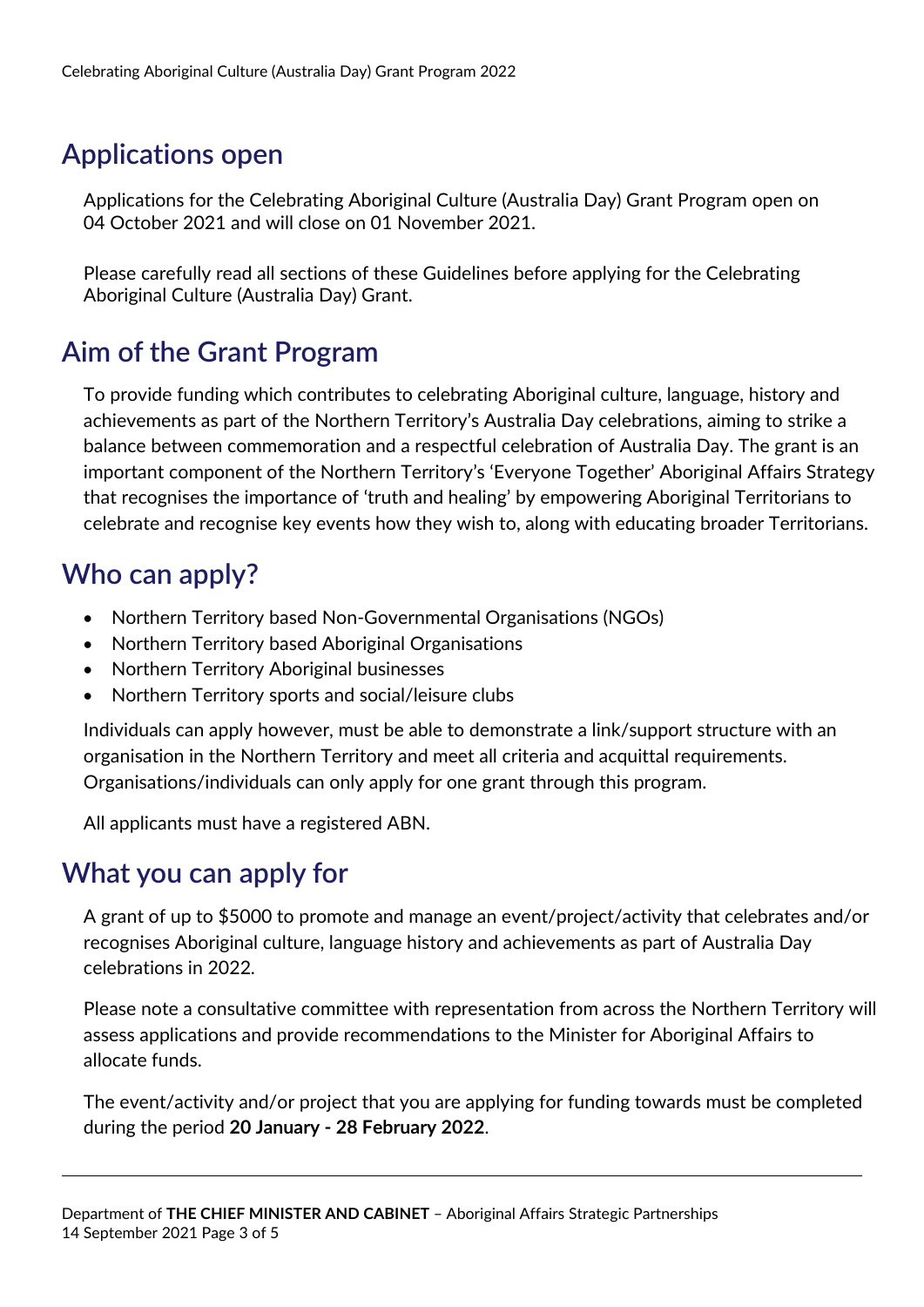Grants may be used to cover the following:

- venue hire and equipment costs
- resourcing costs
- cost to promote the event/activity/project
- catering costs (excludes alcohol)
- other activity costs if outlined in application

#### <span id="page-3-0"></span>**Application process**

To apply for any grants in the NT, you will need to create an account and profile on the GrantsNT website at [grantsnt.nt.gov.au](https://grantsnt.nt.gov.au/)

Applications will only be accepted if received online through the GrantsNT website.

If you do not have an account or an appropriate profile, refer to the help page on [grantsnt.nt.gov.au](https://grantsnt.nt.gov.au/) for further information.

The online application is designed to provide detailed information for the consideration and comparison of applications. All required information in GrantsNT must be completed and appropriate documents attached before an application can be considered.

The person submitting the application on behalf of the organisation/business must be authorised by an office-holder of the organisation to do so.

## <span id="page-3-1"></span>**Conditions of grant**

The grant will be made subject to the signing of a funding agreement that includes the need for the grant to be:

- used for the agreed purpose
- acquitted within the agreed time frame
- the grant will be acquitted after the event by a statement that the event took place, accompanied by copies of receipts
- GST is not payable on the grant.

NGOs and other organisations, and individuals with outstanding acquittals for previous Northern Territory Government (NTG) funding are not eligible for the grant.

## <span id="page-3-2"></span>**Privacy and promotion**

The information you provide in this application is necessary to determine your suitability for NTG funding under grants programs administered by the Department of the Chief Minister and Cabinet (CM&C). If you do not provide the requested details, the department may not be able to process your application.